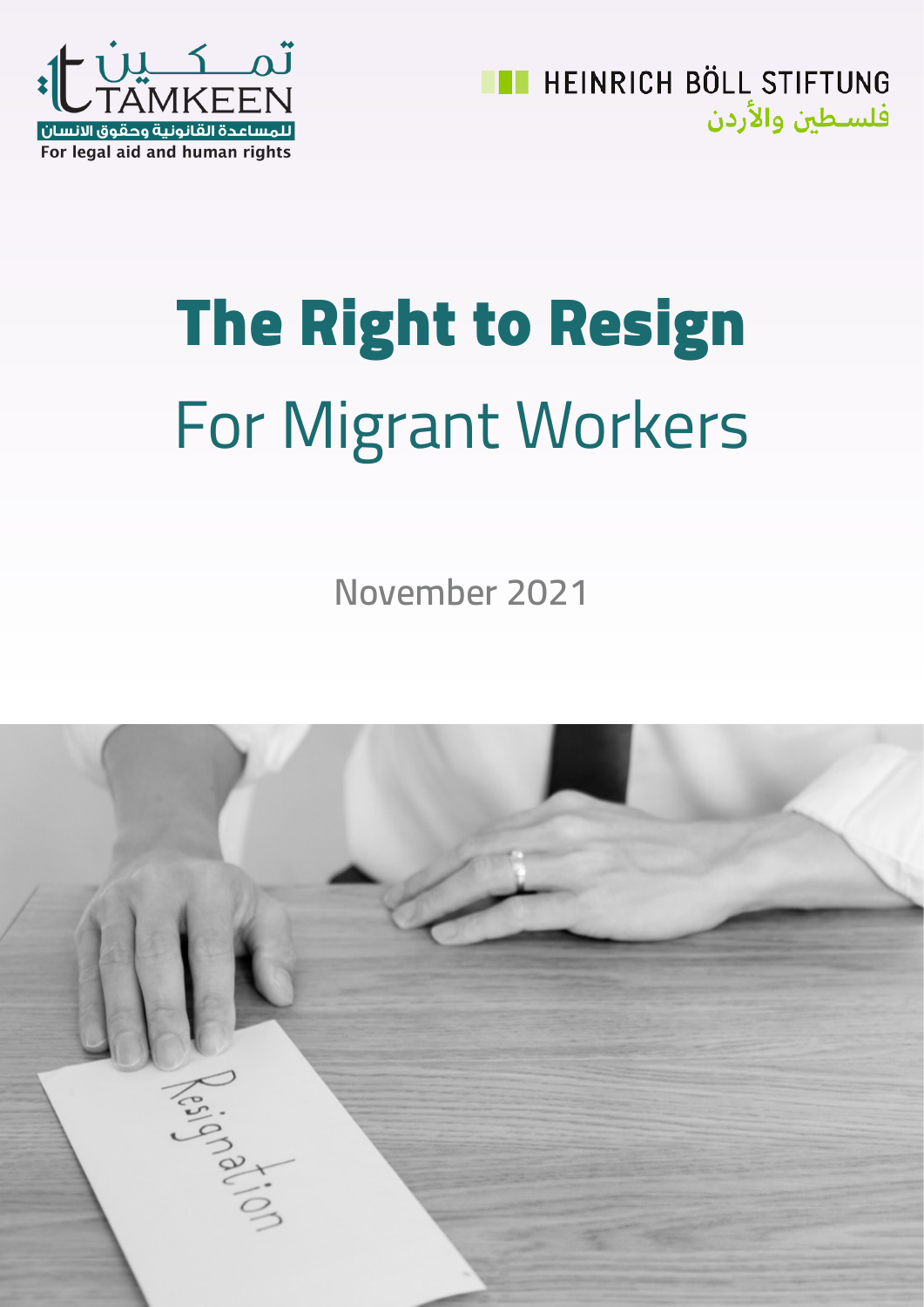# Introduction

The Committee on Economic, Social and Cultural Rights, in its General Comment No. 18 (2005), defines decent work as "work that respects the fundamental human rights as well as the rights of workers in terms of conditions of work safety and remuneration. It also provides an income allowing workers to support themselves and their families as highlighted in Article (7) of the Covenant. These fundamental rights also include respect for the physical and mental integrity of the worker in the exercise of his/her employment." (Paragraph 7).<sup>1</sup>

According to the International Labor Organization, decent work requires four components:

1. Job creation: through an economy that generates opportunities for investment, entrepreneurship, skills development, job creation and sustainable livelihood.

2. Ensuring rights at work: by gaining recognition and respect for workers› rights, and providing all workers, especially the disadvantaged or poor, with representation, participation, and laws that work for their interests.

3. Expanded social protection: to promote both inclusion and productivity by ensuring that women and men enjoy safe working conditions, adequate leisure and rest, respect for family and social values, adequate compensation in the event of loss or reduction in income, and access to adequate health care.

4. Fostering social dialogue: the involvement of strong and independent organizations of workers and employers is essential to increasing productivity, avoiding conflict at work, and building cohesive societies.2

The right to resign is one of the standards of decent work. It is a fundamental right universally recognized for workers in various labor legislations, including Jordanian national legislation. The Jordanian Labor Law regulates the provisions of resignation and dismissal. Thus, it allows the worker to terminate the contractual relationship with the employer in the event of an indefinite contract between them, after notifying their employer in writing at least one month in advance and getting the management's approval regarding their resignation.<sup>3</sup>

However, Tamkeen for Legal Aid and Human Rights, through its work in the Jordanian labor market, noted that this right is limited to a specific group of workers, while migrant workers are prevented from exercising this right. Accordingly, this paper deals with the right to resign as stated in international human rights conventions and national legislation, reviewing the implementation of this right in practice, particularly for migrant workers.

The paper relies on a review of relevant international agreements and national legislation, as well as an analysis of cases of migrant workers, particularly those working in the field of pedicures and manicures as well as other sectors, who wanted to resign from their workplace and work for another employer.

https://www.ilo.org/public/english/revue/download/pdf/ghai.pdf

<sup>1</sup> UN Committee on Economic, Social and Cultural Rights (CESCR), General Comment No. 18: The Right to Work (Art. 6 of the Covenant), 2006 https://www.refworld.org/docid/4415453b4.html

<sup>2</sup> Dharam Ghai, Decent work: Concept and indicators, International Labour Review, Vol. 142 (2003)

<sup>3</sup> Jordanian Labor Law No. 8 (1996) with amendments https://jordan-lawyer.com/201009/07//jordan-labor-law/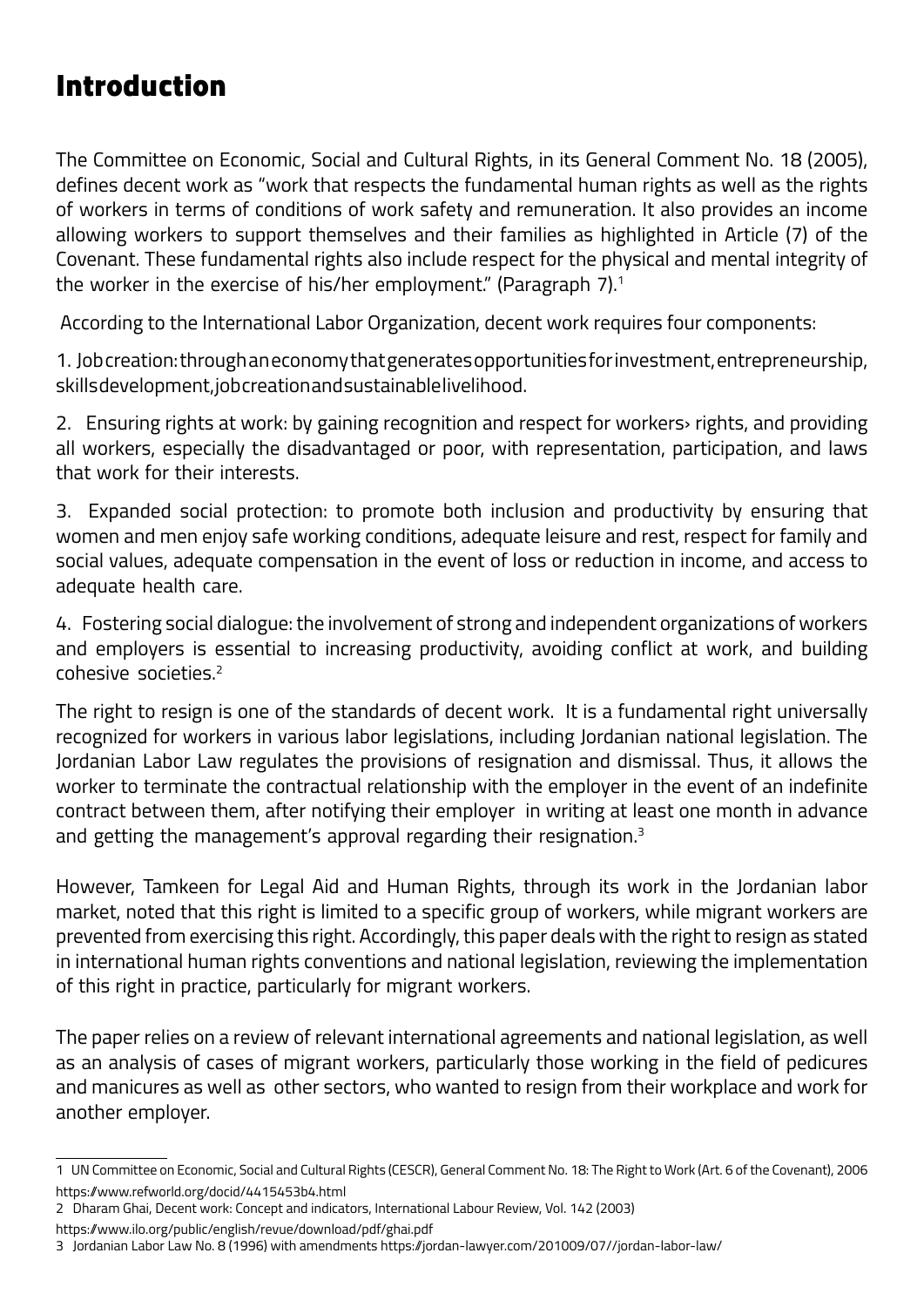## **The right to resign in human rights conventions**

Article (6) of the **International Covenant on Economic, Social and Cultural Rights** states that state parties recognize the right to work, which includes the right of every person to have the opportunity to earn their living through work that he/she freely chooses or accepts, and that state parties take appropriate measures to safeguard this right. 4

While Article (7) of the Covenant states:

"The State Parties to the present Covenant recognize the right of everyone to just and favorable conditions of work, ensuring in particular:

(a) A remuneration that provides all workers, as a minimum:

(i) A fair wage and equal remuneration for work of equal value without any discrimination, provided that women in particular are guaranteed to enjoy conditions of work not inferior to those enjoyed by men, and to receive a wage equal to that of men for equal work;

(ii) A decent life for themselves and their families in accordance with the provisions of this Covenant;

(b) Working conditions that ensure safety and health;

(c) Equal opportunities for all to be promoted, within their work, to an appropriate higher rank, subject only to promotions on considerations of seniority and efficiency;

(d) Rest and leisure, reasonable limitation of working hours and periodic holidays with pay, as well as remuneration for public holidays."5

The **Committee on Economic, Social and Cultural Rights** has clarified that the right to work does not mean an "absolute and unconditional right to work"; it implies that a person may freely choose or accept work, "and not be compelled in any way to engage in or continue with work." The committee also added that no person may be "unfairly deprived of work," and that workers have "the right to access a protection system" in the event of being exposed to violations.

Article (25) of the **International Convention on the Protection of the Rights of All Migrant Workers and Members of Their Families** provides that all migrant workers shall be treated on an equal basis with nationals regarding wages, overtime, working hours, weekly rest, paid holidays, occupational safety and health, termination of employment, and any other work conditions, in accordance with national laws and practices.6

The Convention also emphasized the importance of not compromising the principle of equality and protecting all workers from exploitation and abuse, especially in cases of weakness and great imbalance of power between workers and employers.

<sup>4</sup> International Covenant on Economic, Social and Cultural Rights, Article VI

https://www.ohchr.org/ar/professionalinterest/pages/cescr.aspx

<sup>5</sup> International Covenant on Economic, Social and Cultural Rights, Article VII

https://www.ohchr.org/ar/professionalinterest/pages/cescr.aspx

<sup>6</sup> International Convention on the Protection of the Rights of All Migrant Workers and Members of Their Families, Article 25

https://www.ohchr.org/ar/professionalinterest/pages/cmw.aspx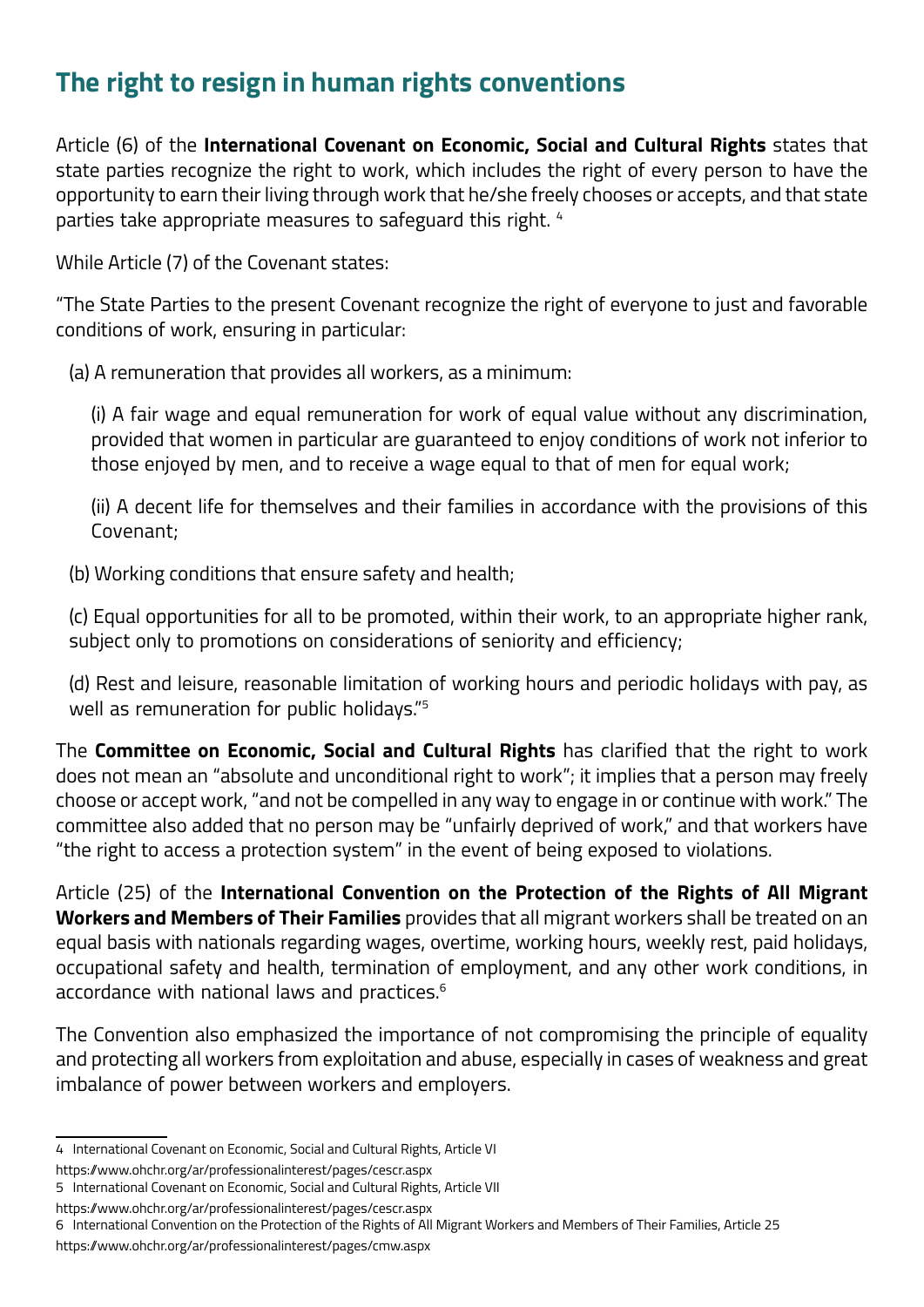The **Committee on Economic, Cultural and Social Rights** agreed with these standards in Comment No. 18 of (2005) which stipulates that the right to work is necessary to work towards other human rights, and that it is an integral part of human dignity as it contributes to preserving the life of the individual and their families and their ability to contribute and develop in society. Furthermore, state actors are obligated to respect the right to work through many means, including prohibiting forced or compulsory labor, and refraining from denying or limiting equal access to decent work for all persons, especially for marginalized individuals and groups, including minorities, refugees, and migrant workers.<sup>7</sup>

Therefore, the Committee emphasized that the term "work" should be understood as "decent work," which entails respect for "fundamental human rights as well as workers' rights in terms of safety and remuneration at work" as defined by the ILO in eight important conventions considered fundamental rights for all employed workers. 8

The **1998 ILO Declaration on Fundamental Principles and Rights at Work** includes the elimination of all forms of forced or compulsory labour, the effective abolition of child labour, the elimination of discrimination in relation to employment, freedom of association and effective recognition of the right to collective bargaining. Thus, the international frameworks for human and labor rights have recognized the principles of non-discrimination and equal treatment as basic principles in relation to the rights of migrants, as these rights include the right to resign. The failure to implement this right can lead to workers being subjected to various violations including but not limited to forced labor.

**Convention No. 29 of 1930 on forced or compulsory labor,** which was ratified by Jordan in 1964, prohibited the use of forced or compulsory labor in all its forms. This was confirmed by **Convention No. 105 of 1957 on the criminalization of forced or compulsory labor**, where states pledged in Article (1) to refrain from forced labor as a means of imposing discipline on the labor force. <sup>9</sup>

Furthermore, the **International Convention on the Protection of the Rights of All Migrant Workers and Members of Their Families** stipulates in Article (11) that "no migrant worker or member of his or her family shall be required to perform forced or compulsory labour." <sup>10</sup>

## **Jordanian National legislation and the right to resign**

#### **The Civil Law and the Jordanian Labor Laws**

**The Civil Law** refers to the work contract in Articles (805813-), where the work contract is defined as "a contract where one of the parties is obligated to perform work for the benefit of the other under supervision and management in return for a wage." If the contract is for a specific period, the law requires that it ends automatically at the end of its term. However, if the contract continues after the expiry of its term, then it is considered as renewed for an indefinite period (i.e., it becomes an indefinite contract).

<sup>7</sup> Committee on Economic, Social and Cultural Rights, Comment No. 18 at the thirty-fifth session, 2005

http://hrlibrary.umn.edu/arabic/CESCR94.pdf

<sup>8</sup> These conventions are ILO Conventions No. 29, 87, 98, 100, 105, 111, 138 and 182 which cover freedom of association, collective bargaining, child labour, forced and compulsory labor, and discrimination in relation to employment and occupation.

<sup>9</sup> Convention No. 105 of 1957 on the criminalization of forced or compulsory labor https://www.ilo.org/dyn/normlex/en/f?p=NORMLEXPUB:12100:0::NO::P12100\_ILO\_CODE:C105

<sup>10</sup> International Convention on the Protection of the Rights of All Migrant Workers and Members of Their Families of 1999

https://www.ohchr.org/en/professionalinterest/pages/cmw.aspx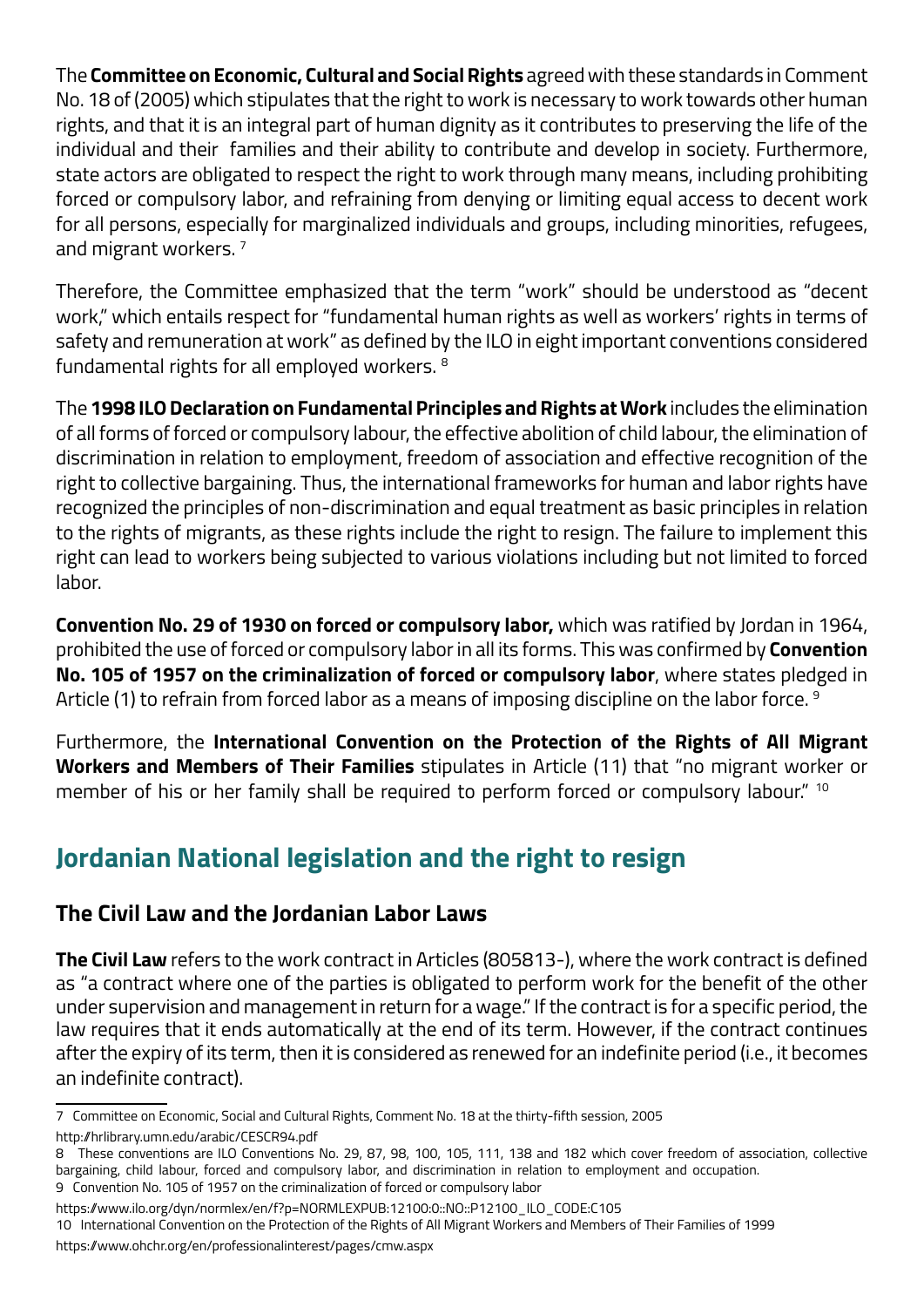Migrant workers are issued fixed term contracts for one or two years, depending on the profession they are employed in. In fixed-term contracts, each of the two parties can terminate the contract before its expiry if a justifiable cause occurs that prevents the implementation of the contract, or in case of an emergency. In both cases, the person requesting the termination shall guarantee the damages arising from the termination to the other contracting party.

As for the **Jordanian labor law**, it is worth noting first that its provisions apply to all workers on the territory of the Kingdom without discrimination. Thus, the provisions of the law apply to both Jordanian and migrant workers. The labor law defines an employment contract as "a verbal or written agreement, explicit or implicit, under which the worker undertakes to work for the employer under his supervision or management in return for a wage, and the work contract is for a limited or unlimited period, or for specific or unspecific work".

Often, the contract of migrant workers is written and documented in the Ministry of Labor between the worker and the employer and is for a specific period. Whereas Article (15) of the Labor Law states that if the worker does not have an Arab nationality, another copy of the contract must be considered in an approved foreign language. Usually, workers sign a contract in their home country before they are recruited and then sign another copy when they come to Jordan in competent labor directorates, as stated in Article (12) of the Labor Law which stipulates the procedures for hiring a non-Jordanian worker.

As for cases of termination of a fixed-term contract, Article (21) requires that in normal circumstances, the two parties can terminate the contract by agreement. The contract is also considered terminated in the event of the expiry of its duration, or the end of the work itself. Moreover, the contract is terminated in the event of the worker's death, disability, illness, or inability to work if proven by a medical report from a medical source; or if the worker fulfills the conditions for old-age retirement stipulated in the Social Security Law, unless the two parties agree otherwise.

As for contracts of indefinite duration, Article (23) stipulates that the contract ends if one of the parties wish to terminate it, in which case they shall notify the other party in writing at least one month in advance.

Article (26) provides the conditions that govern the termination of a fixed-term contract as it states that:

A. "If one of the parties has intended to terminate the unlimited period work contract, then they shall notify the other party in writing of their intention of terminating the contract before one month at least, the notification shall not be cancelled except by the approval of both parties.

B. The work contract shall remain effective throughout the notification›s term. The notification›s term shall be counted within the service term.

C. If the notification was provided by the employer, then the employer may exempt the employee from working during the period of notification, and the employer may bind the employee to work during that period except in the last seven days of them, the employee shall be entitled to his/her wages until the end of the remaining period of the contract. But in the event that the termination is by the worker, the employer may claim from him the damages and faults arising from this termination. The assessment of this claim is up to a competent court, provided that the amount of judgment imposed on the worker does not exceed half a month's wage for the period of notification in all such cases.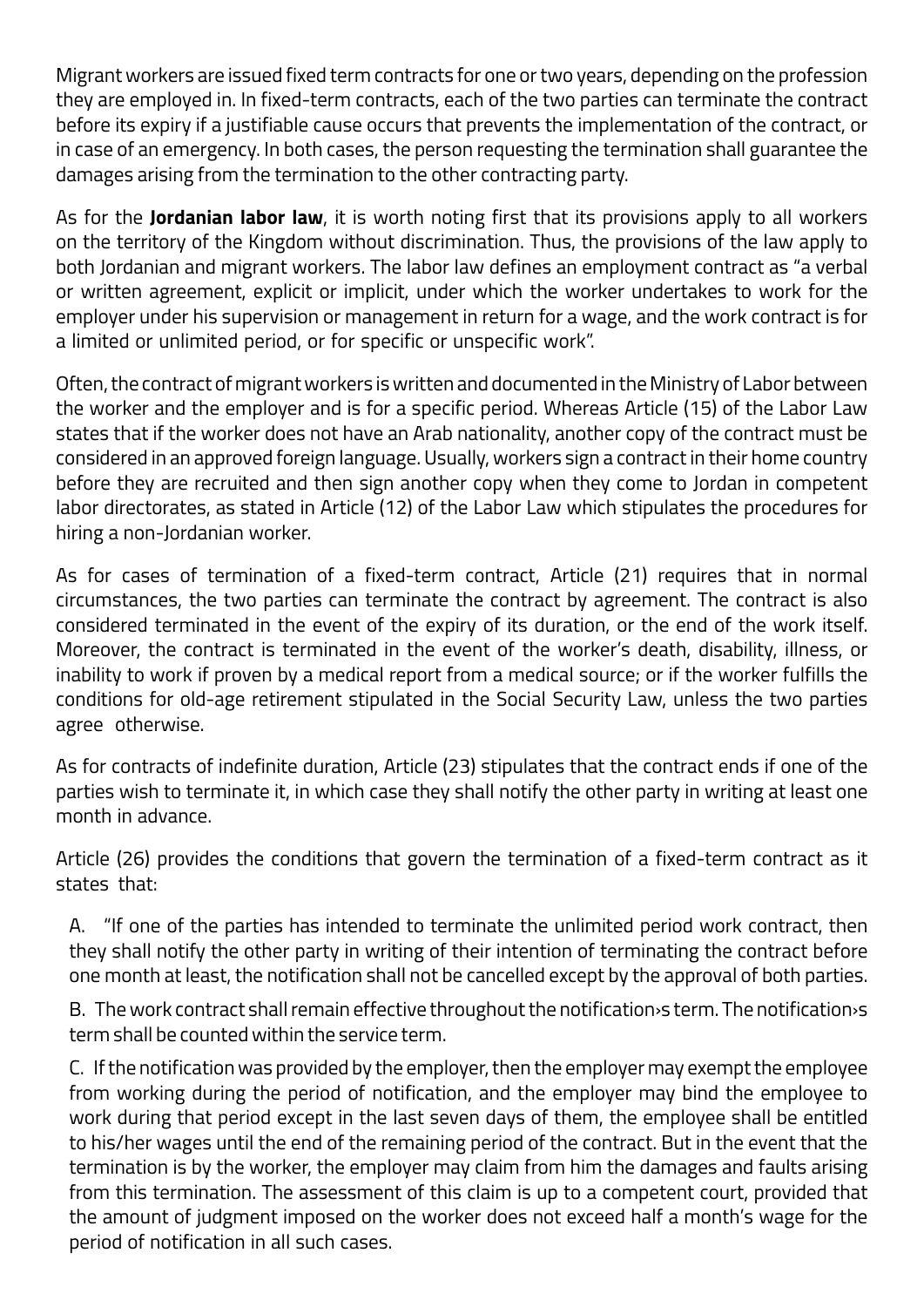D. If the notification was provided by the employee, and the employee left the work before the expiry of the notification period, then the employee shall not be entitled for a wage for the period of his/her leaving the work, and he/she shall compensate the employer for that period in equivalence to his/her wage."

As clearly indicated in the article above, both parties have the right to terminate the contract whenever they want and the worker has the right to submit their resignation before the expiry of the contract period according to the law. These rights arise from the consensual and contractual relationship between the worker and the employer. Therefore, when coercion becomes involved, then there is a danger of exploitation and suspicion of human trafficking in the form of forced labour.

Article (77) of the Labor Law stipulates the prohibition of forced labor and criminalizes every employer who employs a worker forcibly or under threat, fraud, or coercion. This includes withholding their personal document, which incurs a fine of no less than 500 JODs and not more than 1,000 JODs, which is doubled in the event of repetition. However, we believe that this punishment is not sufficient and that the Prevention of Human Trafficking Law No. (10) of (2021) must be applied in this case, due to the availability of all elements of human trafficking: luring, attracting, and means, such as threats and coercion, in addition to the existence of a clear intent to exploit.

The labor law also regulates cases of workers terminating employment without notice. The worker has the right to quit while retaining their legal rights for the termination of the work in several events, such as: the event that they are employed in work different from the work agreed upon; employed in a location that calls for a change of their permanent residence; if they are transferred to another job at a lower level; if it is proven by a medical report that the continuation of working threatens their health; if the employer assaults them by beating or humiliation; or if the employer fails to implement any of the provisions of the law. Furthermore, even in other cases, the worker should be able to leave their work in accordance with the law, given that these workers compensate the employer, according to a decision issued by the competent court.

#### **Regulation for probation**

Notice requirements balance the right of workers to leave their work when they wish to do so by providing employers a right to a reasonable period to find a replacement worker through a probationary period. Notice requirements are established by Article (35) of the **Labor Code**, which prescribe that a probationary period must not exceed three months and that the worker's wages must not be less than the minimum wage in this period.

The probationary period for the employer and the worker determines a window of time for either or both parties to determine whether the worker is suitable for the job, and whether the job is suitable for the worker. During this period, subject to the provisions of the notice, neither party shall incur any penalty for exercising their right of resigning if it is within the period stipulated upon in the contract.

However, this period is implemented only in the case of contracts of indefinite duration, meaning that migrant workers are excluded from the provisions of probationary periods since their contracts are fixed term.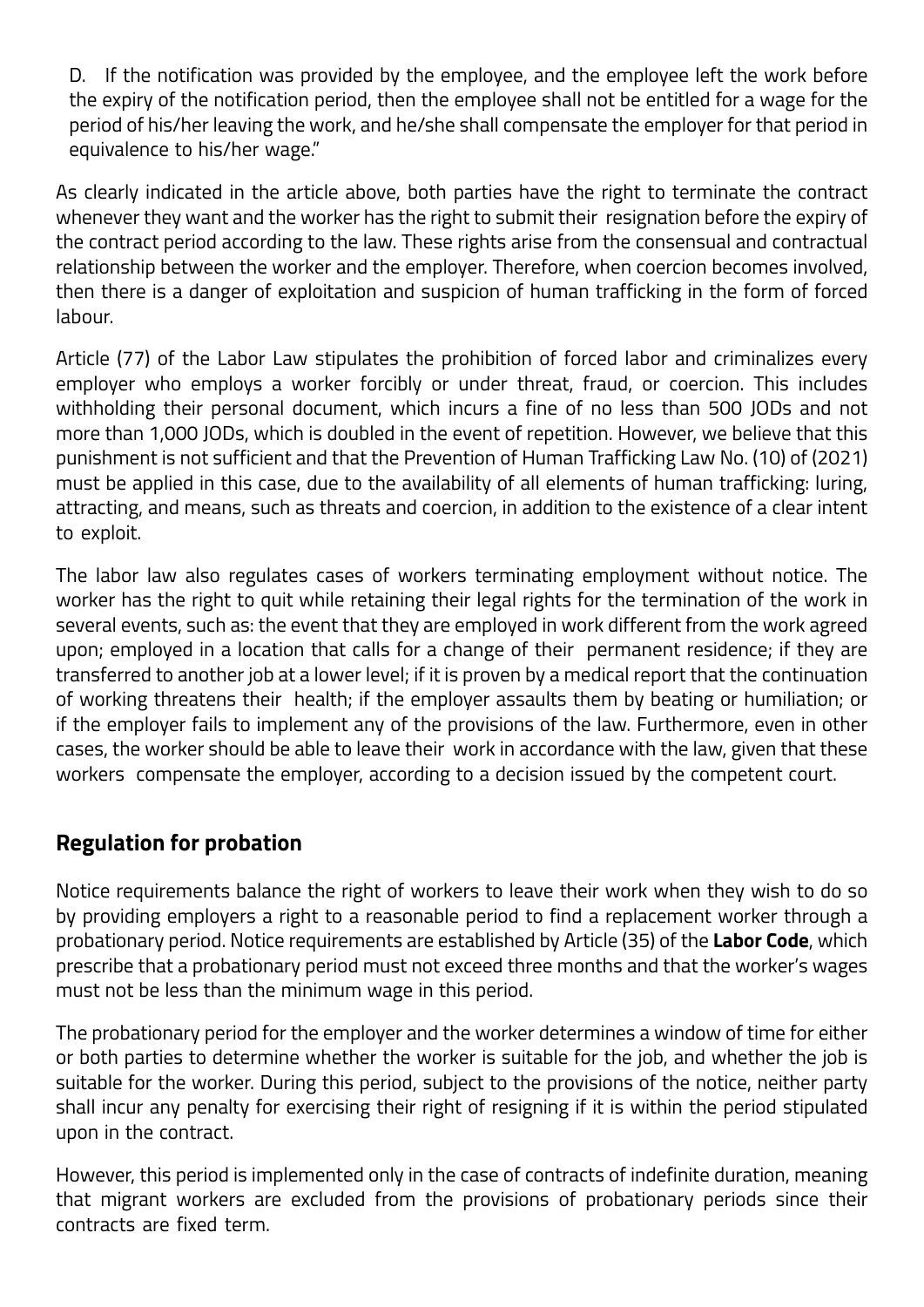Another law that regulates the Jordanian labor market is the **Law on Prevention of Human Trafficking,** which in Article (3) criminalizes human trafficking in its various forms.

The article defines the crime as:

A. "For the purposes of this Law "Human Trafficking Crimes" shall mean:

1. Transporting, moving, lodging, or receiving of people for the purpose of abusing them, whether through using or threatening of use of force, or through any form of coercion, abduction, fraud, deceit, abuse of power, abuse of vulnerability, or through giving or receiving financial gifts or any other privileges to secure the consent of a person who has control over those people; or

2. Transporting, moving, lodging, or receiving of people who are under the age of 18 for the purpose of abusing them, whether through using or threatening of use of force, or through any of the means stated in item (1) of this paragraph.

B. For the purposes of Paragraph (a) of this Article, the word "exploitation" means the exploitation of persons in forced labor, slavery, servitude, removal of organs, prostitution, or any other form of sexual exploitation."

Tamkeen noted, through its experience with workers, that depriving them of the right to resign from or leave their work exposes them to this heinous crime, as they are forced to stay at the workplace and continue in it despite their desire to leave.

#### **Additional Regulations and Instructions**

In addition to the previously mentioned laws, there are a set of regulations and instructions that regulate the status of migrant workers in the Jordanian labor market. The most important amongst these regulations is the **Instructions on the Conditions and Procedures or the recruitment and employment of non-Jordanian workers for the year 2012** and its amendments.

These regulations apply to migrant workers in Jordan, whether those employed as domestic workers, in pedicures and manicures, or Egyptian workers in agriculture, construction, loading and unloading, and other sectors. However, they do not apply to workers in the Qualified Industrial Zones (QIZ), as their work is regulated by specific instructions.

Article (11) of these instructions stipulates that a non-Jordanian worker must be granted a noobjection to receive their social security entitlements if they wish to leave the country within a period not exceeding three months from the date of expiry of their work permit. In practice, this no objection is not granted from the Directorate of Labor unless the worker obtains a written consent from the employer.

The same Article requires the employer to immediately inform the Directorate of Labor of the fact that a non-Jordanian worker left work or "ran away" during the validity period of the work permit, except if the worker ran away during the last two months of the permit period, where there is no need to report. When the employer goes to the Labor Directorate, he is asked to fill a form on the incident of the worker leaving. Subsequently, police departments would issue a warrant, and once the worker is arrested, the procedures for their deportation are carried out without hearing their testimony or understanding the reasons that prompted them to leave work.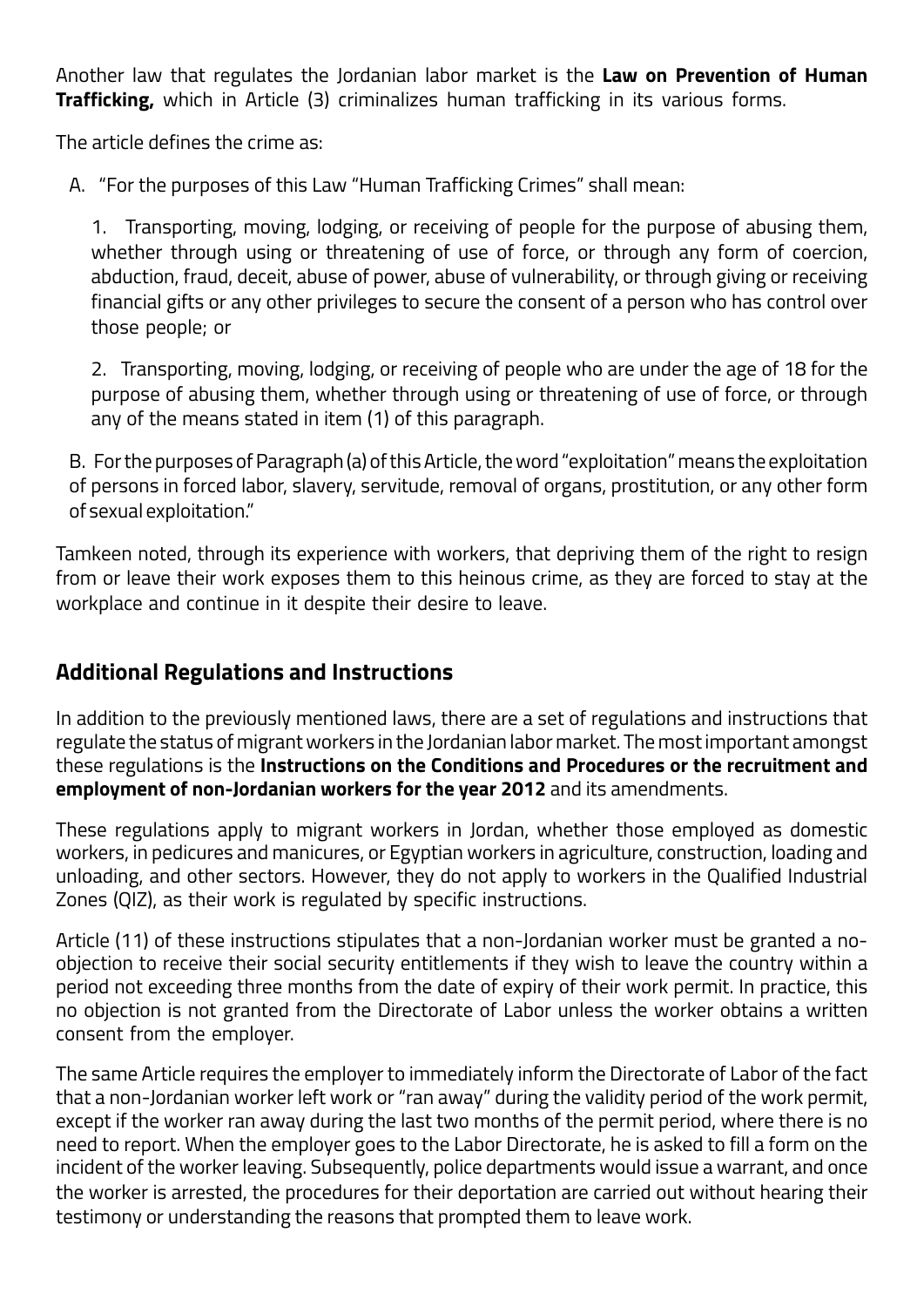These practices though contradict with the **Instructions of the Public Security Department,**  which allows employers to report their runaway migrant workers, even those whose contracts are expired. When these workers are arrested, they are either returned to their employer or deported.

For that reason, Tamkeen refuses to call workers who leave their work "absconded" because the relationship between the worker and the employer is a purely contractual relationship and any of them can terminate it under the Labor Law. The term "runaway" is usually used by the police to describe people it wants to arrest because they are suspected of committing a crime. Therefore, we do not believe that is the correct term to use with workers using their legal right to leave their workplace or resign.

Article (12) of the instructions also stipulated that the workers are only allowed to change their employer if they received an approval from the Ministry of Labour (MoL), provided that the original employer cancels the worker's permit, and that the new employer then issues the worker a new one-year permit. These instructions are only applicable to workers in the sectors of construction and agriculture. If these workers are employed in other sectors, they are not allowed to change their employer unless after six months have passed in their permits with their current employer. These workers must also obtain the approval of their original employer and the MoL, as well as cancel their current permit and issue a new one with the new employer. Migrant workers who were recruited and employed from within the Kingdom can also change their employer, provided that they get a release from their original employer, cancel their current permit and issue a new one with the new employer. These workers can change their employer without the need of a release, if their work permit was already expired.

These instructions could make workers more vulnerable to exploitation by employers, as some employers refuse to go to the Labor Directorate and sign the release and discharge form, forcing workers to pay large sums of money to employers or to stay in the same workplace where they become at risk of forced labor.

Labour Directorates also compound workers' vulnerabilities, since they request a release from the employer, whether the worker has finished their work contract or resigned from their jobs, which is contrary to the instructions above. Workers are also not allowed to move from one employer to another even if their permits have expired, especially Egyptians or females working in pedicure and manicure. Instead, these workers are forced to get the no-objection form from their employer that would allow them to either transfer to a new employer or leave the country.

Thus, the worker remains at the mercy of the employer, who could continue exploiting them while they seek to obtain the form. Workers who cannot obtain it remain as informal workers and are sometimes forced to pay the employer in exchange for giving them the no-objection form.<sup>11</sup>

In the amended regulation of domestic workers, cooks, gardeners, and similar categories, No. 64 of 2020, domestic work is defined as "work related to domestic tasks such as cleaning, cooking, ironing clothes, preparing food, caring for family members, purchasing home needs, accompanying patients and people with disabilities, gardening and the like.»

Article (5) stipulates that the worker must inform the homeowner before leaving the home. If workers "ran away from home" without justifiable cause, the worker shall cover all the costs and the employer will not be implicated in the financial obligations set forth under the signed contract of employment, in addition to repatriation costs.

<sup>11</sup> The forms are only available in Arabic. Thus, they are annexed at the end of the paper.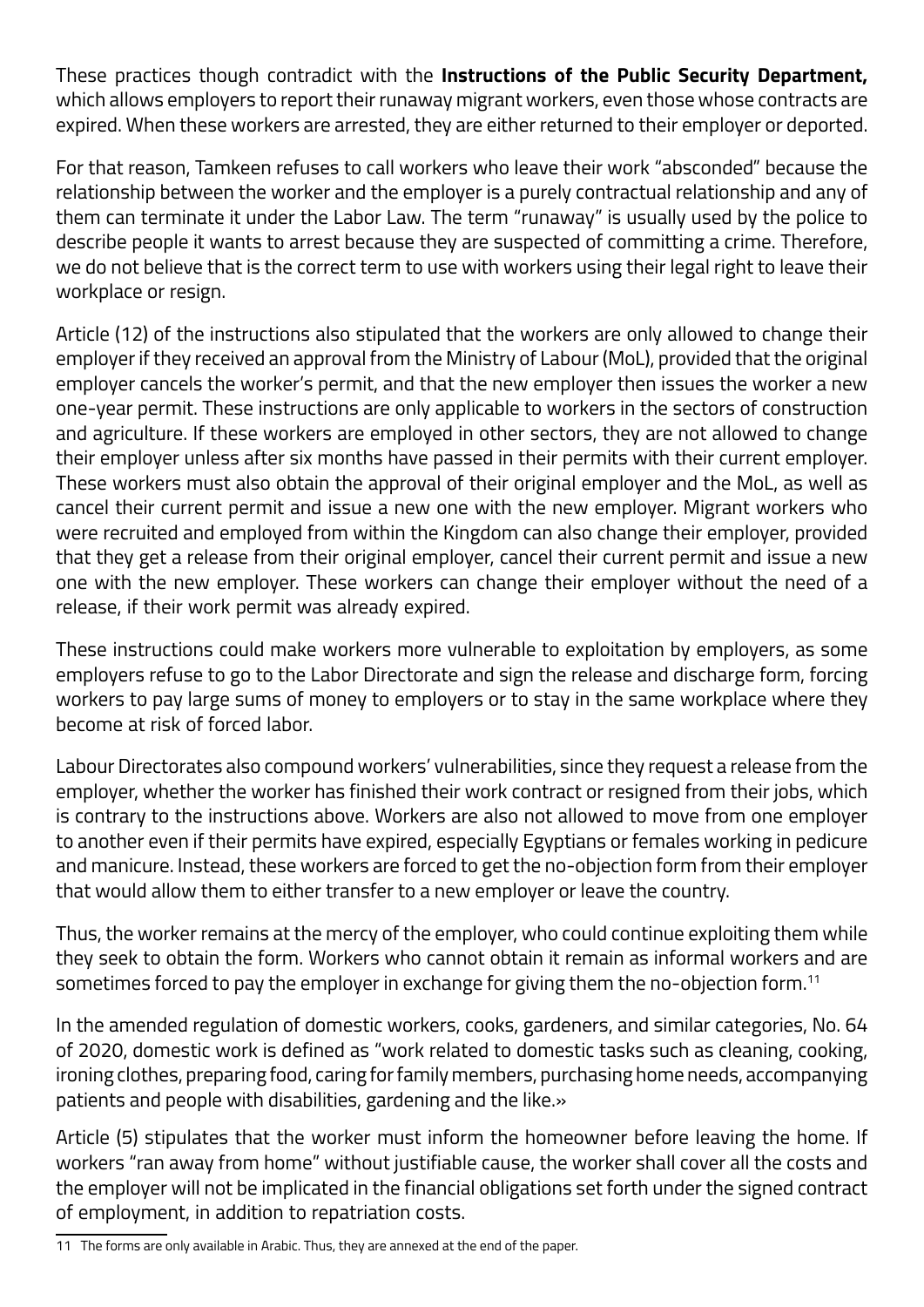We note that the system used the term «run away from home», suggesting that the domestic worker is forced to work even if they were exposed to exploitation, and cannot break the contract or submit their resignation. Indeed, these workers are left with no option but to escape. The system did not use the term 'leaving work', even though the relationship that binds the homeowner and the domestic worker is a contractual one between a worker and an employer, where both parties under the law have the right to terminate or end their contract before the expiry of its term.

It must also be pointed out that the domestic worker cannot leave their job before the expiry of the contract and cannot move to another employer until after signing a waiver in the Directorate of Domestic Workers at the Ministry of Labor from the original employer to the new employer.

Finally, the second article of the instructions of the conditions and procedures for the recruitment and employment of non-Jordanian workers in the Qualified Industrial Zones (QIZs) for the year 2007 and its amendments defined QIZs as "Any economic activity in the textile and knitting sector that exists within any qualified industrial zone, whose products are qualified and on which the provisions of the Law of Investment Promotion are applicable."

These instructions apply to factories operating in the sectors of textile, knitting, as well as factories that manufacture inputs complementary to the sector, and factories that carry out some or all the industrial operations, according to an agreement with another factory for the purpose of exporting abroad, provided that the factory is within the qualified industrial zones.

Article (10) of the instructions emphasized that it is not allowed for workers employed to work in the QIZs to move to any other productive sector. Employers shall also bear the responsibility of returning the workers who were brought back to their country of origin upon the expiration or termination of their contracts legally with them, and proof of their departure in accordance with the rules.

It is worth noting that these instructions do not prescribe that the employers should report workers to the Labour Directorate if they left the workplace. However, employers do report these instances and the Labour Directorates do not object on that.

The absconding notice is reinforced by the sponsorship system, which is an active system in Jordan even though it is not explicitly mentioned in the laws. However, the legislations that were issued to govern the status of migrants, including the Labor Law and the regulations issued under it contributed to its implementation by employers. Furthermore, practices by the competent authorities and by employers contribute to the creation of the system, which resulted in negative effects and behaviors that led to violating the rights of these workers.

### **The sponsorship system12**

In Jordan, labour relations between employers and migrant workers are governed by a comprehensive set of laws, administrative regulations, and customary practices that place the full responsibility for regulating the contractual relationship between a worker and an employer in the hands of the employer. Although the sponsorship system for migrant workers is common in many countries around the world, prevailing sponsorship arrangements in Middle Eastern countries in general, including Jordan, limit the worker's ability to leave work, which creates many risks to human rights and many labor violations.

<sup>12</sup> International Labour Organization, Regional Office for Arab States, Employer-migrant worker relationships in the Middle East: exploring scope for internal labour market mobility and fair migration, -Beirut: ILO, 2017. (White paper; Feb. 2017)

https://www.ilo.org/wcmsp5/groups/public/---arabstates/---ro-beirut/documents/publication/wcms\_552697.pdf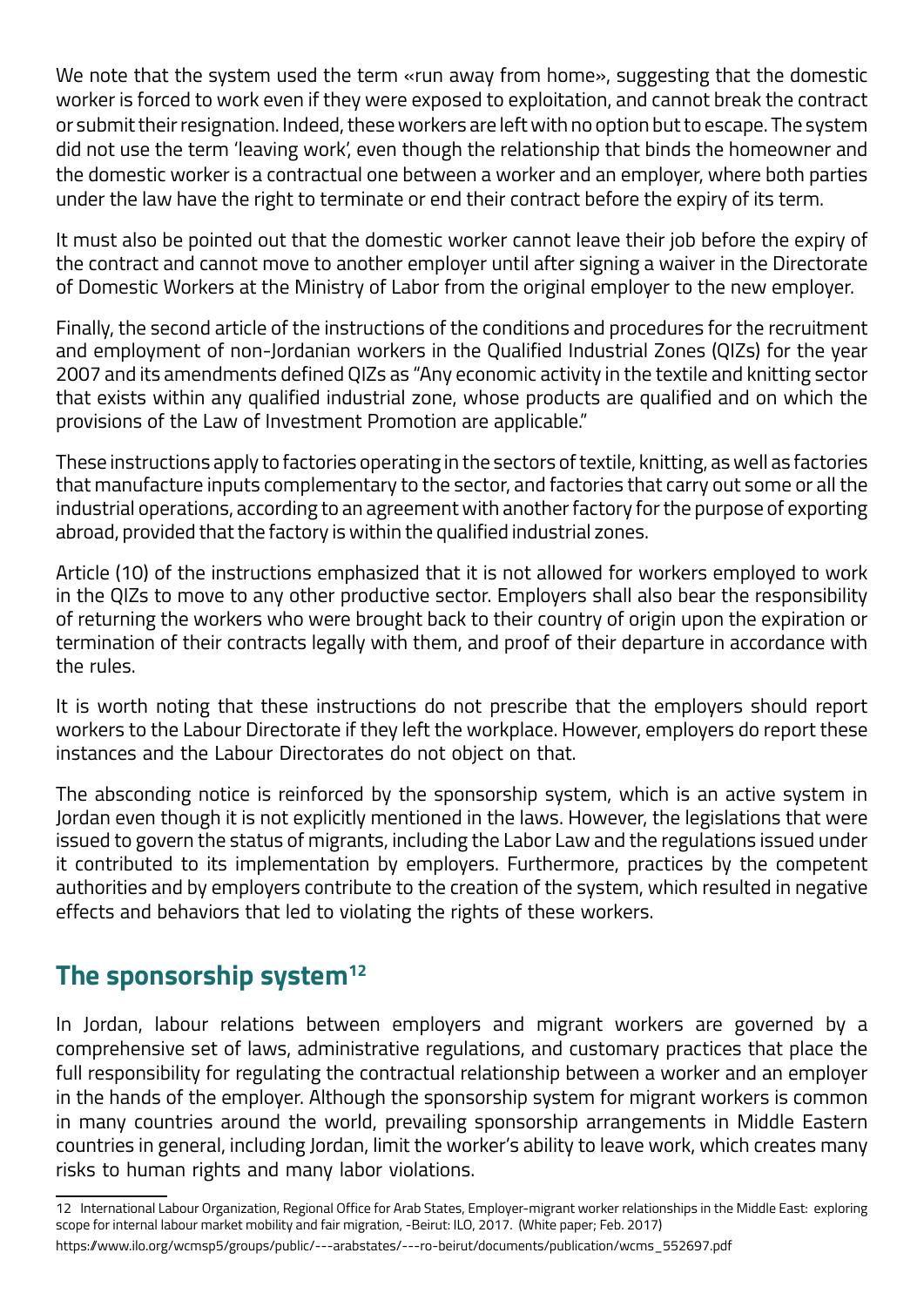Under the sponsorship system, the immigration status and legal residence of the migrant worker is linked to one sponsor throughout the period of their contract in a way that does not allow the migrant worker to enter the country, resign from their work, transfer from one employer to another, or leave the country they are working at, without obtaining an express permission from the employer.

Although there are many employers who strive to provide decent and respectful working conditions, the modern form of the sponsorship system inherently provides opportunities to violate the basic human rights of migrant workers who come under the sponsorship of the employer. The position of workers is weak due to the prevalence of the sponsorship system, where they have little space to negotiate with employers due to the large imbalance of power between the sponsor and the migrant worker. Furthermore, employers commit many violations on migrant workers, including restrictions on freedom of movement, confiscation of passports, delayed or non-payment of wages, long working hours, unsafe working conditions, and violence. All these conditions can lead to cases of forced labor and human trafficking due to the unequal relationship between the employer and the worker.

In this context, the ILO›s Independent Expert Committee on the Application of Conventions and Recommendations (CEACR) stated in its observations in relation to the **Forced Labor Convention,**  1930 (No. 29) that sponsorship binds migrant workers to specific employers, limiting their choices and freedoms. The Committee of Experts noted that "the so-called 'sponsorship system' in some countries in the Middle East may lead to an increase in forced labor," and urged governments "to adopt legislative provisions tailored to suit the difficult conditions faced by this category of workers and protect them from abusive practices." <sup>13</sup> Additionally, governments must "take the necessary measures, in law and in practice, to ensure that migrant domestic workers are fully protected from abusive practices and conditions that amount to the proliferation of forced labor." 14

## **The right to resign for migrants in Jordan in practice**

In practice, migrant workers in Jordan cannot resign or terminate their employment without the written consent of their employer. If migrant workers decide to leave a job before their contract expires without first obtaining the consent of their employer.

If the worker leaves their work, administrative penalties will be imposed on him because of their "running away the most important of which are fines, administrative detention, and deportation. This makes the worker subject to these penalties even if the reason behind leaving the workplace includes being exposed to several violations by the same employer – the very same person who reported them leaving.

Additionally, migrant workers cannot withdraw their contributions from the Social Security Corporation upon leaving work without the written consent of the employer. This contradicts with Article (4) of the Social Security Law, which stipulates that:

"Any worker who has completed sixteen years of age is subject to the provisions of this law without any discrimination based on nationality, whatever the term or form of the contract and whatever the nature of the wage, provided that the wage on the basis of which contributions

<sup>13</sup> Committee of Experts on the Application of Conventions and Recommendations (CEACR), 2015. Adopted 2015, published 104th International Labour Conference, Geneva. Available at http://www.ilo.org/public/libdoc/ilo/P/096611-104-2015)09661/A).pdf 14 Committee of Experts on the Application of Conventions and Recommendations (CEACR), 2016. Adopted 2016, published 105th International Labour Conference, Geneva. Available at http://www.ilo.org/public/libdoc/ilo/P/096611-105-2016)09661/A).pdf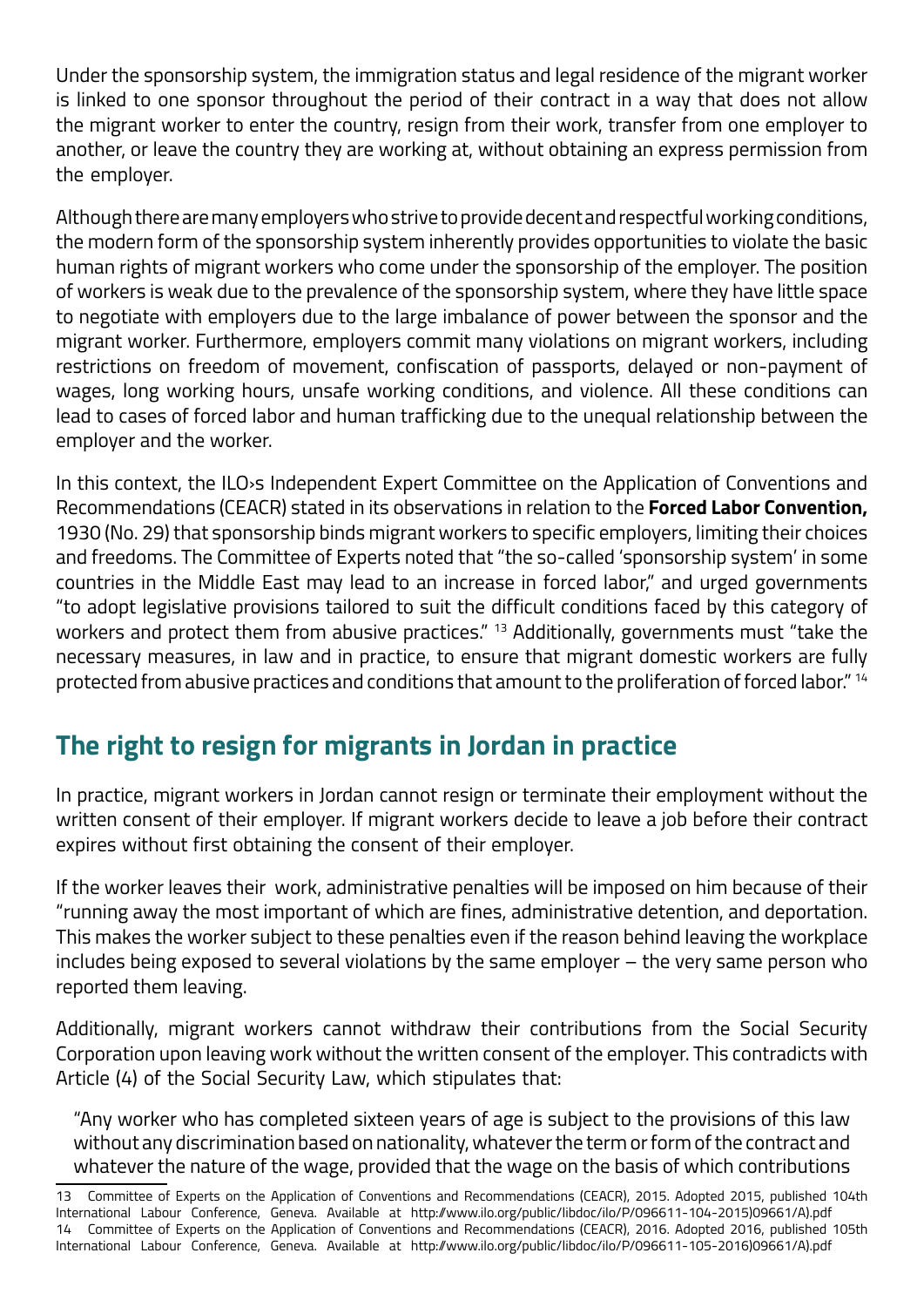are calculated is not less than the minimum wage approved in accordance with the applicable labor law, and whether the work is performed mainly inside or outside the Kingdom without prejudice to the provisions of international agreements that regulate the double standards in insurance."

As for female migrant workers providing pedicures and manicures in beauty salons, it should be noted that most of them are of Filipino nationality and are working legally in the sector. According to the latest statistics of the Ministry of Labor in 2020, there are 281 female workers in Jordan.<sup>15</sup> In the last two years, Tamkeen for Legal Aid and Human Rights received 29 complaints from Filipino workers due to their inability to obtain a waiver document (clearance) from the first employer, despite the expiration of their contracts.

One of the complaints was of a Filipina worker who has been working for the same beauty salon for the last 15 years. At the end of her work contract, work permit and residency, the employer refused to provide her with a waiver that would enable her to transfer to a new employer. Consequently, the worker was left in a vulnerable position and was forced to continue working. Another complaint was for a Filipina worker who worked for 7 years at the same beauty salon. Upon the expiration of her work contract and work permit, her employer refused to provide her with a waiver since he did not want her leaving for another employer. He told her that he will only give her the waiver if she paid him money.

We note that the last exemption decision was issued on July 4, 2021, which allowed migrant workers who completed two years with the same employer to move to a new employer without the need to get a waiver. The exemption decision expired on September 2, 2021, and some migrant workers were able to adjust their legal status. However, some Egyptian workers who came to Tamkeen for consultations indicated their inability to adjust their situation because they did not have enough money, especially in light of the COVID-19 pandemic, which caused many of them to lose almost all or most of their incomes.

#### **A Worker's story**

A worker came to Jordan in 2006 via a tourist visa. She initially worked as a domestic worker. Afterwards, she moved to work in the manicure and pedicure sector in 2007, where she remains employed until now (November 2021).

The worker received a salary of 400 JODs, though it was later raised to 410 JODs. Her work permit was amended in 2014 to include her new job.

The worker worked daily from 9 am to 8 pm. In February 2020, both of her residency and work permit expired.

On June 14, 2020, the worker left work and went to the Ministry of Labor because she wanted to change the employer after working for him for 13 years. However, she was told in the Labor Directorate that she had to bring the original employer, who needs to sign and that he should sign a waiver form to allow her to transfer to the new employer. The original employer refused to do so and asked for a sum of money in exchange of his approval.

<sup>15</sup> The Ministry of Labor Annual Report 2020

http://www.mol.gov.jo/ebv4.0/root\_storage/ar/eb\_list\_page/%D8%A7%D984%%D8%AA%D982%%D8%B1%D98%A%D8%B1\_%D8%A7%D984% %D8%B3%D986%%D988%%D98%A\_%D984%%D8%B9%D8%A7%D92020\_85%.pdf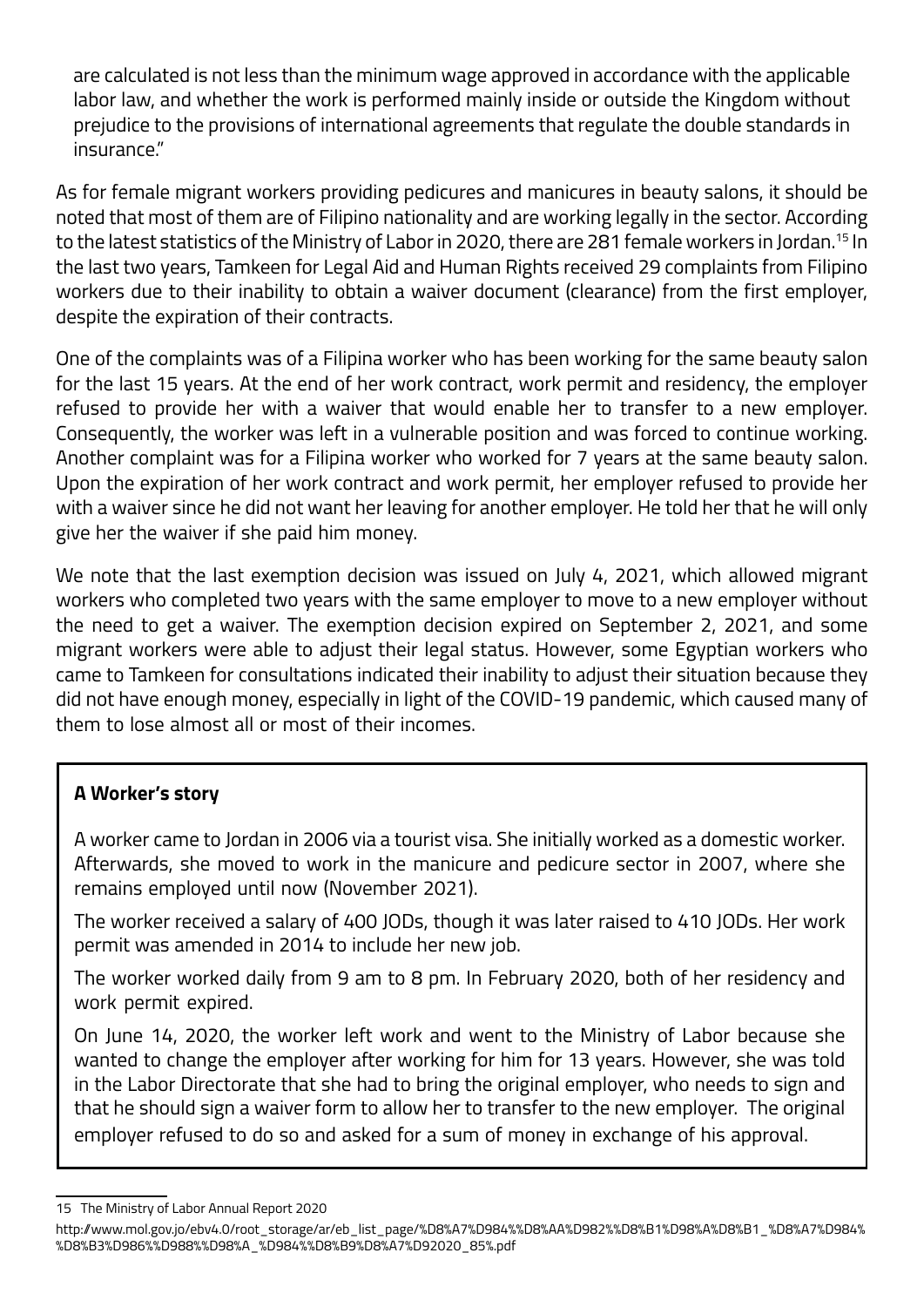## **Conclusion and recommendations**

Migrant workers in Jordan are exposed to several violations reinforced by their inability to resign and leave work when they want to. While the Jordanian Labor Law does not differentiate between a migrant worker and a Jordanian worker, it refers their affairs to regulations and instructions that entail violations of their basic human rights, including their right to choose their work. Moreover, the sponsorship system subordinates workers to their employers, even though the system was considered a form of modern slavery by the ILO.

To protect migrant workers from the abuses they are currently exposed to and give them the choice to work or leave their work, we recommend the following:

1. Ratify the 1990 Convention on the Protection of the Rights of All Migrant Workers and Members of Their Families, and Convention 189 concerning Decent Work for Domestic Workers.

2. Review the work regulations and instructions to limit the authority of the employer and grant migrant workers the right to resign, as well as the right to choose their employer.

3. Work to abolish the Ministry of Labor forms related to waiver and releases, since they are used by employers to exploit and blackmail migrant workers.

4. Ensure the elimination of practices related to the sponsorship system and activate the legal procedures concerned with the protection of workers.

5. Amend the terms in the regulations and instructions that refer to the exploitation of migrant workers, including "escape" or "absconding," and replace them with the terms "leaving work" or "resignation," as the relationship between a worker and employer is contractual.